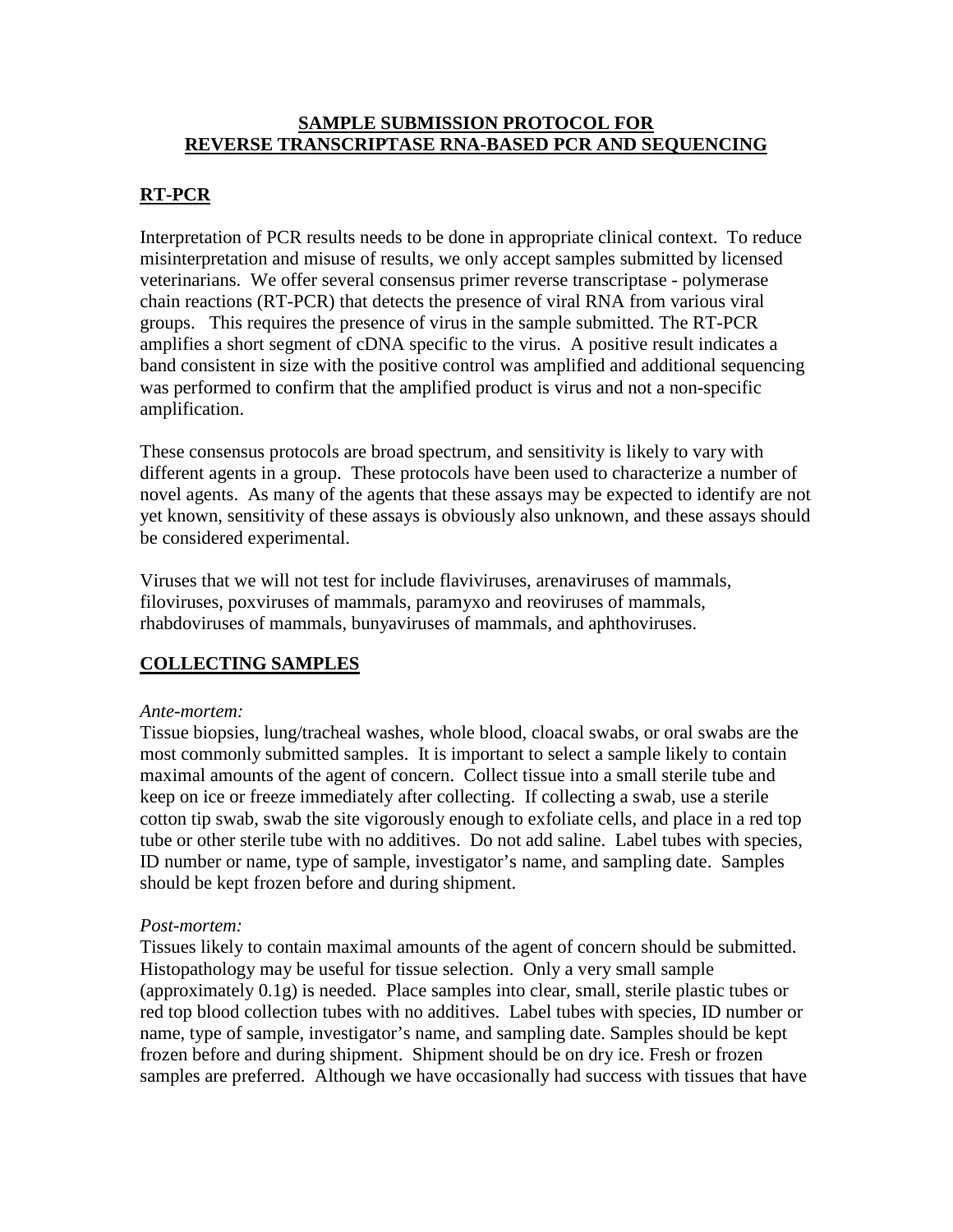been fixed in formalin for less than 14 days, formalin is very damaging to nucleic acids and may cause false negative results.

## **CURRENT RNA CONSENSUS PROTOCOLS OFFERED**

Astroviridae Caliciviridae **Orthoreovirus** Aquareovirus Paramyxovirinae: Ferlavirus/Morbillivirus/Respirovirus/Avulavirus/Rubulavirus/Sunshine Pneumovirinae: Pneumovirus/Metapneumovirus Non-mammalian Rhabdoviridae Arenavirus Enterovirus Coronavirus Bornavirus **Circovirus** 

Additional tests are under development and may be available on request

## **FEES**

\$130.00/test/sample for PCR and sequencing. Turnaround time is 2-3 weeks.

# **DATA USE**

Data from samples may be used for medical education and research, including presentations at scientific meetings and publication in journals or textbooks. Names of clients will not be used to identify data resultant from samples, and all reasonable measures will be taken to maintain client confidentiality. We feel strongly that the advancement of medical science in diseases of nondomestic animals is important, and strongly encourage publication of rigorous studies. We are happy to work with submitting veterinarians toward appropriate publications.

## **SHIP SAMPLES TO:**

Notify lab via e-mail (ChildressA@ ufl.edu) before shipping. Include a submission form with billing address, telephone and email contact. Please do not ship samples after